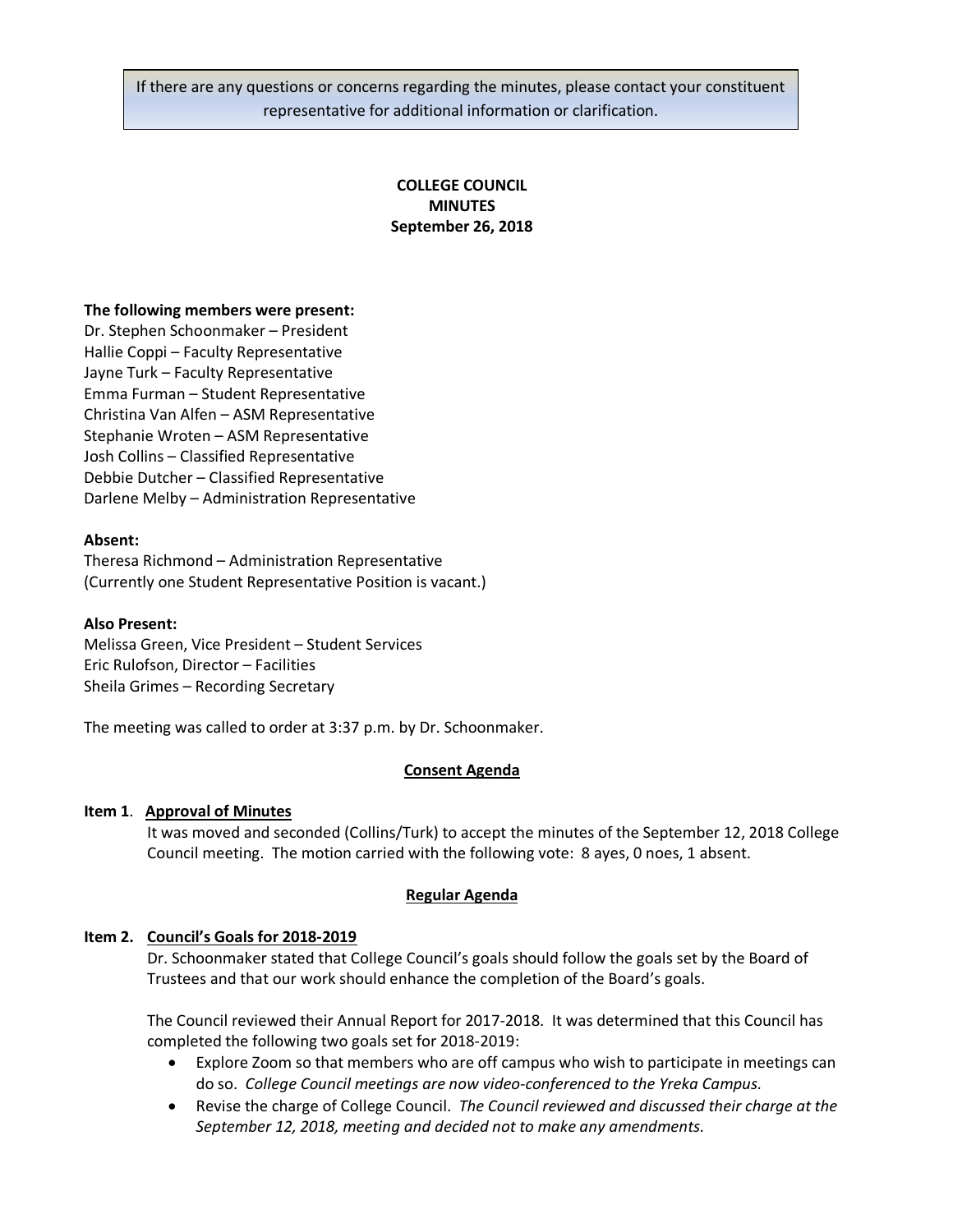*College Council Minutes – September 26, 2018 Regular Meeting Page 2 of 3*

### **Item 2. Council's Goals for 2018-2019 (Cont'd)**

In reviewing the Committee's Goals for 2017-2018, the Council determined that the following three goals be added to the goals for 2018-2019 as well as the charge of the Council:

- Finalize the Participatory Governance document.
- Received input from constituent groups and/or other councils to be shared at College Council.
- Continue to review Board Policies and Administrative Procedures in a timely fashion as stated in Administrative Procedure No. 2410.
- College Council is the primary participatory governance group whose mission is to engage constituent groups in decision-making processes on matters of institutional significance.

Jayne Turk shared that Academic Senate will be appointing faculty members to the various committees at the end of the spring term for the following year. Emma Furman will take this request to ASB and inquire if the student representatives could also be appointed to the various committees at the end of the spring term for the following year.

The Council will review their goals at their next meeting. Until then, if anyone has additional goals they would like added to the list, please share these ideas via email with all members of the College Council.

### **Item 3. Injury and Illness Prevention Plan**

Eric Rulofson stated that there were a total of nine changes made to the Injury and Illness Prevention Plan. Seven of these amendments have already been included in the version in which the Council reviewed. These changes were not substantive changes but mostly typographical errors, position changes, title changes, etc. Eric will ensure that the forms included in this Plan are the same forms that appear on our website. The following two additional changes were noted:

- Page 2 Darlene Melbey was corrected to Darlene Melby
- Page 7 Executive Director of Human Resources changed to Associate Vice President Human Resources

In regards to the Mandatory Reporter noted at the bottom of Page 12, Jayne Turk expressed her concern that class rosters do not contain birthdates; therefore, the instructors do not know if they have minors in their classrooms. This poses a problem if a Megan's List Sexual Predator is enrolled in a class and the students are placed in groups. Within these groups, there is a possibility that a group could contain a minor and a sexual predator. Josh Collins noted that listing birthdates on class rosters could lead an instructor to stereotyping their students which could be considered ageism. Dr. Schoonmaker requested that Mandated Reporter Age Identification be added to the next agenda and that Melissa Green invite those individuals who could speak on the subject of birthdates on class rosters and how do we notify students that this information is being published on rosters as well as someone who could speak on ageism. It was suggested that Student Services Council explore how we as a college go about collecting Megan's Law reporting information and ensure that we do not put anyone in harms way.

It was moved and seconded (Collins/Turk) to recommend approve of the Injury and Illness Prevention Plan with the above noted corrections. The motion carried with the following vote: 8 ayes, 0 noes, 1 absent.

#### **Item 4. Governance Model Finalization**

In viewing the Governance Model, Jayne shared that the concerns of the Academic Senate were overrepresentation of Administration on committees including hiring committees. The faculty